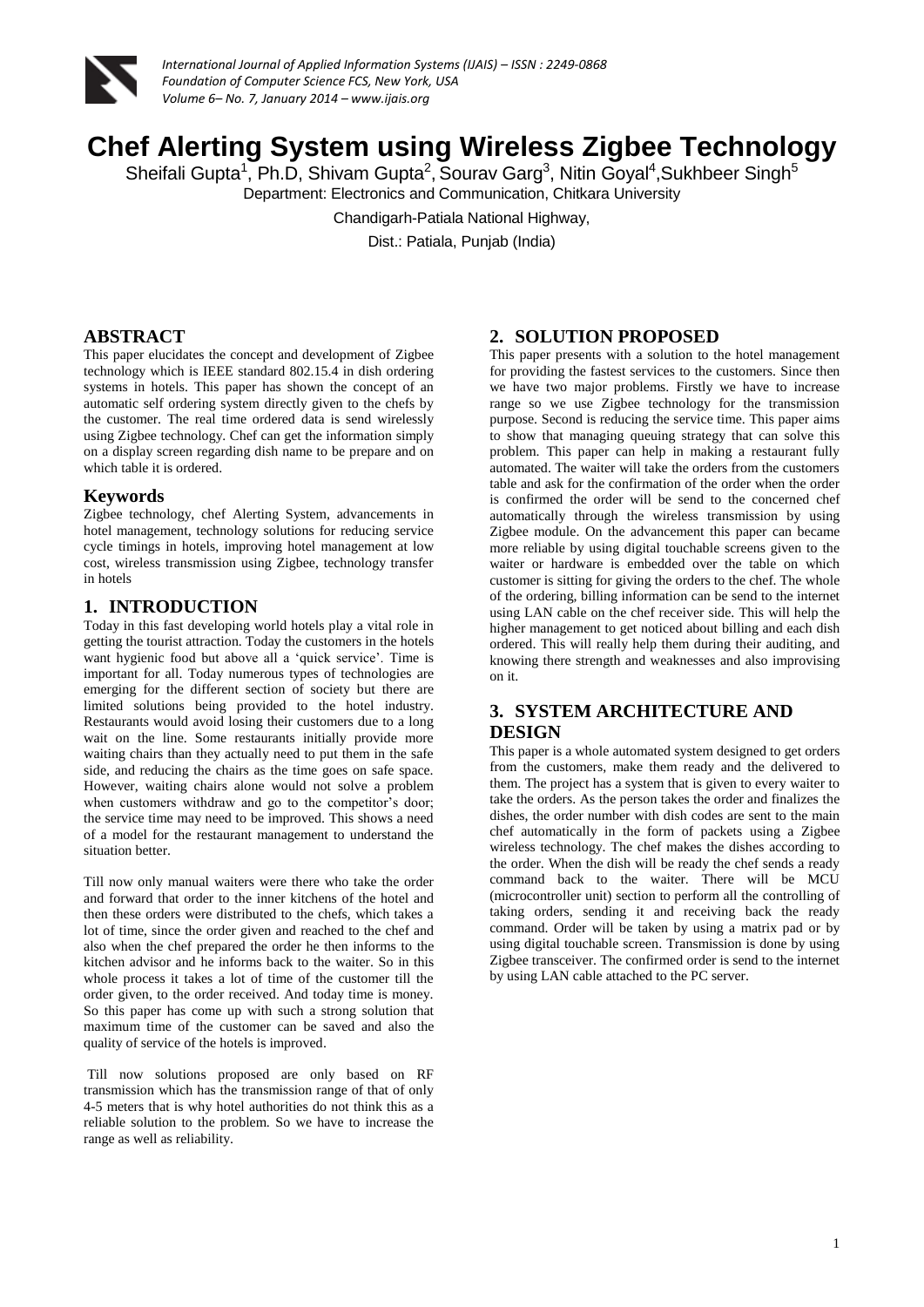



**Figure 1 :- chef alerting system transmitter(customer)**

This project can be used as a self service system which is working without the waiter. This project will be attached to the table on which the user is sitting he will give the order according to the need. This order will automatically send to the chef.When the chef will makes the order he will send 'ready' confirmation back to customer section that the order is ready and he can pick the order from the counter. This project eliminates the waiter that used to take the order and give it to the chef and takes order from the counter to the user.



 **Figure 2:- chef alerting system receiver**

### **3.1 Hardware system design**

The proposed system hardware includes the following blocks:

*3.1.1 Microcontroller:* 

A microcontroller has a CPU (a microprocessor) in addition to the fixed amount of RAM, ROM, I/O ports, and timers are all embedded together on the same chip therefore, the designer cannot add any external memory, I/O, or timer to it. Microcontroller Unit is the heart of our project. It controls all the major activities of project. The Microcontroller unit used in the paper is AT89S52. Microcontroller is used for receiving input from switch pad, interpreting those signal, converting signal into packets and send it over the wireless connection through Zigbee and at the receiver side it convert packets into data and display that on the display unit and send it to the internet through LAN cable. (ref fig 3)



#### **Figure 3: Pin diagram(left) and Architecture(right) of 8051**

Microcontroller 8051 has the following features:

- 1. It has 4 Kb of ROM.
- 2. It has 128bytes of RAM (including SFRs), satisfies the user's basic needs.
- 3. It has 4 ports having in total of 32 input/output lines are in most cases sufficient to make all necessary connections to peripheral environment.

### *3.1.2 Zigbee RF Transmitter Receiver*

The CC2500 is a low-cost 2.4 GHz transceiver designed for very low-power wireless applications. The circuit is intended for the 2400-2483.5 MHz ISM (Industrial, Scientific and Medical) and SRD (Short Range Device) frequency band. The RF transceiver is integrated with a highly configurable baseband modem. The modem supports various modulation formats and has a configurable data rate up to 500 kbaud. CC2500 provides extensive hardware support for packet handling, data buffering, burst transmissions, clear channel assessment, link quality indication, and wake-on-radio. The main operating parameters and the 64- byte transmit/receive FIFOs of CC2500 can be controlled via an SPI interface. In a typical system, theCC2500 will be used together with a microcontroller and a few additional passive components.

It has following features:-

- Low power consumption
- Integrated bit synchronizer
- Integrated IF and data filters.
- High sensitivity (type -104dBm)
- Programmable output power -20dBm~1dBm
- Operation temperature range : -40~+85 deg C
- Operation voltage: 1.8~3.6 Volts.
- Available frequency at : 2.4~2.483 GHz
	- Digital RSSI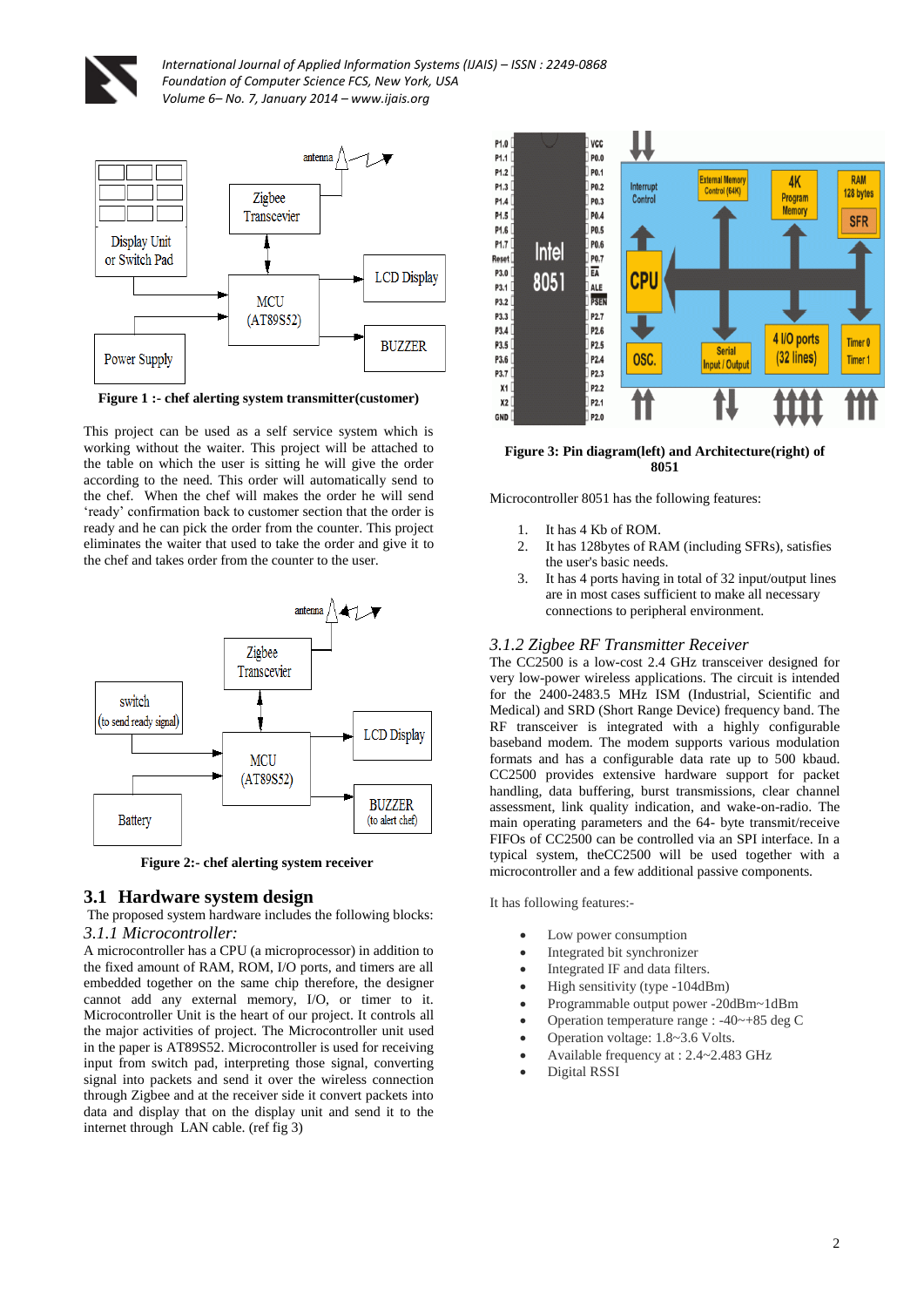



**Figure 4:- Zigbee RF transceiver module**

#### *3.1.3 Switch pad*

A switch is an electrical component that can make or break an electrical circuit, interrupting the current or diverting it from one conductor to another. The paper has used the most familiar form of manually operated electromechanical switch with one or more sets of electrical contacts, which are connected to external circuits and. Each set of contacts can be in one of two states: either "closed" meaning the contacts are touching and electricity can flow between them, or "open", meaning the contacts are separated and the switch is nonconducting.

This is a two terminal switch. Both terminals get shorted when it is pressed (i.e. in closed state) and both the terminals get disconnected when it is released (i.e. in open state). When the switch is pressed a low level signal is send to the pin of the microcontroller. This low level signal is due to the fact that one of the pin of switch is connected to the ground and other to the microcontroller. Default AT89S52 micro controller have high signal at its pins so to show any change we provide interrupt with low signal.



**Figure 5: Switch Pad**

#### *3.1.4 Power supply*

Power supplies are designed to convert high voltage AC mains to a suitable low voltage supply for electronic circuits and other devices. A power supply can be broken down into a series of blocks, each of which performs a particular function. These functions includes stepping down (transformer), rectifying (using full wave rectifier), filtering (capacitor), and regulating (LM7805) in a manner of series of mentioning.

#### *3.1.5 Display Unit (Liquid Crystal Display)*

Display unit used in our project will be Liquid crystal display (LCD) which makes our project user friendly by displaying everything on the display. LCD can be used to display alphanumeric as well as special characters (like  $* \omega$ ! # % & etc). This paper uses 16\*2 LCD screen for displaying data. For connections of LCD (ref fig.7)

#### *3.1.4 Buzzer Section*

This section is used for the alerting purpose. A buzzer is used to produce beep sound. It is used to alert chef for the dish preparation and for customer to alert him about the dish ready signal. A small buzzer is used in this project which is easily available in the market. One of the pin of buzzer is connected to VCC pin and one pin is connected to the output pin of microcontroller (i.e. any port pin).

#### *3.1.5 Designing*

Automated system to get orders from the customers, make them ready and the delivery of their orders. The project has a system that is given to every waiter to take the orders.



#### **Figure 6:- Project Display**

Designing of the system can be done by using following connections. RF transceiver is connected to the port3 with transmitter and receiver pin of CC2500 to pin 3.0 (serial transmitter) and pin 3.1(serial receiver) respectively of the microcontroller. LCD display is connected to the port 1 of the microcontroller section. RF transceiver is used as the interrupt and switch section is connected to the port 2 of the microcontroller. Switch pad are used in the polling method. Buzzer section is also connected to the pin 30 of the AT89S52 microcontroller. The other connections to the microcontroller AT89S52 are shown following diagram (ref fig7). The same Architecture is designed over the chef side but with some changes one is by attaching LAN wire to microcontroller and the other is that only one switch is required to send the confirmation for ready signal. There is a slight difference in the programming.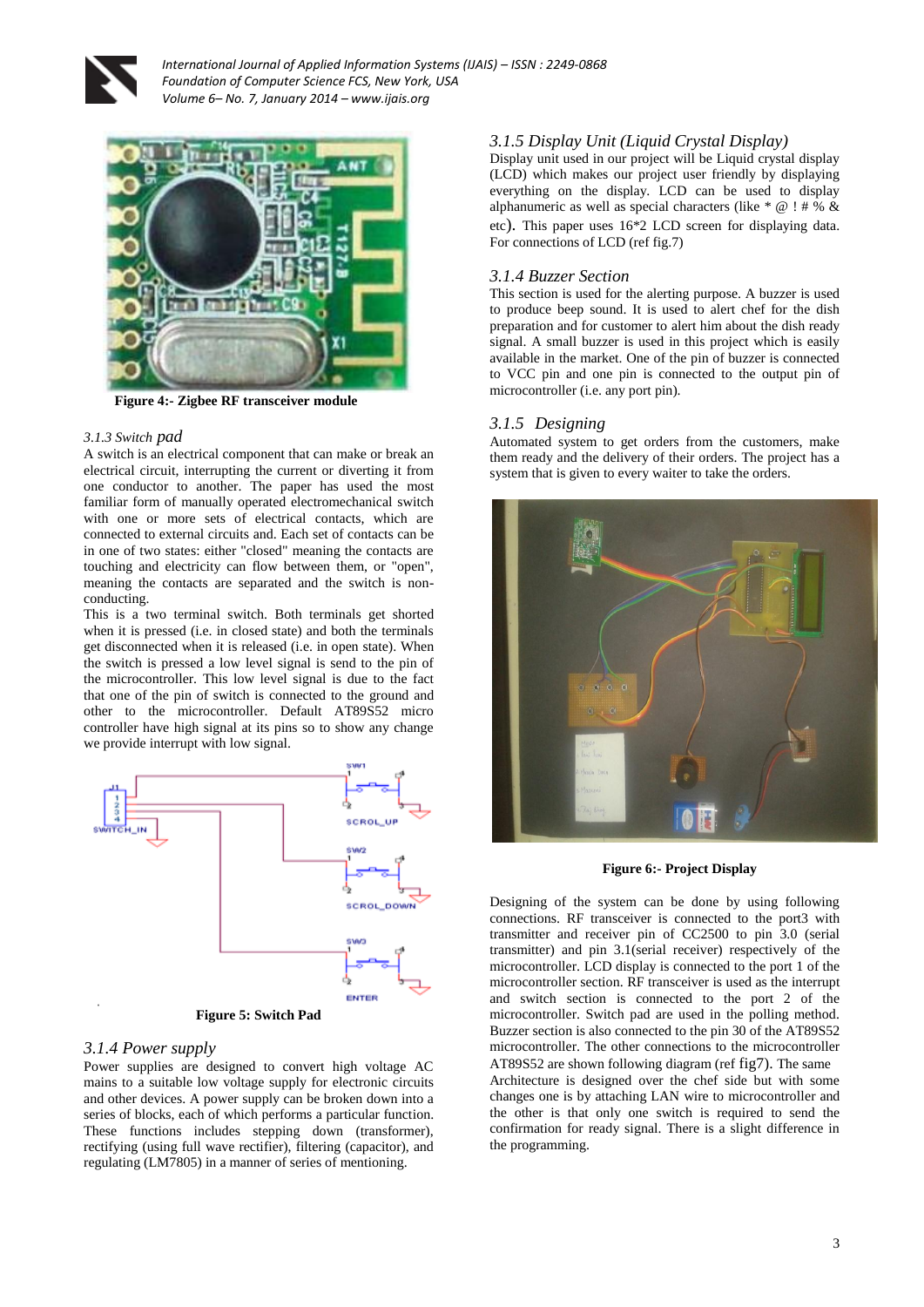



**Figure 7:- chef alerting system circuit diagram**

### **3.2 Software system design**

Based on the flow chart in figure 5, firstly understand the concept of Zigbee technology and then do a research by collecting the data and information related to the "Chef alerting system using Zigbee System" based on the journal, books and internet sources. After that the drawing of the model project is sketched. Then, provide and built the hardware using the 8051 microcontroller, the Zigbee RF transceiver, the switch pad, the Microcontroller, the power supply and other components.<sup>[1]</sup> After completion developing the circuit, then troubleshoot is made by testing the circuit in order to know the circuit is work or not. Next, develop a programming by using Basic Compiler Programming in order to program the system of RF Zigbee in this project.

In the programming section we have named each switch with a number using an enum function. Switch 1-4 are used for the dish number and switch 5 is used for the confirmation of dish and switch 6 for cancelling of dish. Switches 1-4 are the dish number which a customer wants to order. When any of these key is pressed then the system will ask for the confirmation of dish. If you are sure of order press button 5 and if you don't want to order the dish press cancel button. When the confirm button is pressed then the same dish number and table number is send wirelessly to the chef through Zigbee module at the 9600 baud rate. 'Order given' will be displayed on the LCD. The chef is alerted using a buzzer sound and displaying the dish number to be prepared of particular table number on LCD. When the dish would be ready, by pressing the switch, chef will send the message back to the waiter that order is ready. For getting the programming implementation you can refer to flowchart (fig 9).



**Figure 8: flow chart for software implementation on customer side**